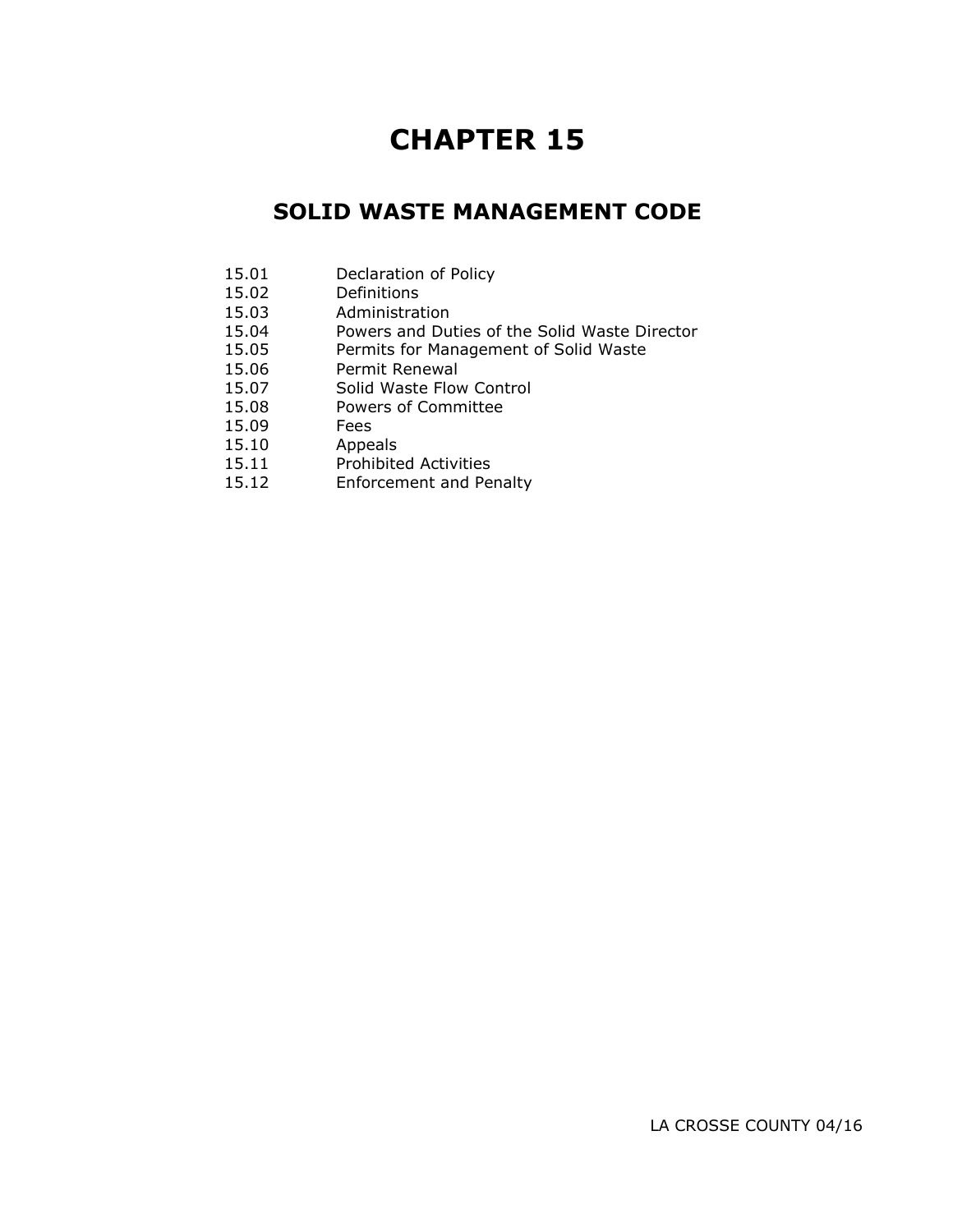15.01 DECLARATION OF POLICY. It is hereby declared to be the purpose of this Code to regulate the storage, collection, transport, processing, recovery, and disposal of solid waste in order to protect the present and future public safety, health, welfare, economic stability and the environment of the people of La Crosse County. In order to control current and future economic and environmental liability, La Crosse County will provide integrated environmentally sound, fiscally responsible, and community recognized resource conservation and disposal activities. Nothing in this Code shall be interpreted to restrict the County from activities of recycling or household hazardous waste. This Code is enacted pursuant to ss. 59.52 and 59.70(2) and (3), Wis. Stats., and any amendments thereto.

15.02 DEFINITIONS. For the purpose of this Code, the following words and phrases shall have the meaning given herein unless their use in the text of the Code clearly demonstrates a different meaning.

(1) Acceptable Waste. All solid waste, garbage, trash, rubbish and refuse that is normally disposed of by, or collected from residential, commercial, and institutional establishments, and those certain types of industrial, construction or demolition waste described in, and complying with the requirements of Appendix I of the Service Agreement between La Crosse County and Northern States Power Company dated March 18, 1986, except that Acceptable Waste shall not include: Unacceptable Waste (as defined hereinafter) and shall also not include:

(a) Any waste defined as hazardous in 40 C.F.R. Section 261.3 (1983), or in any successor regulations, or by the U.S. Environmental Protection Agency, or classified as toxic substance or toxic waste or prohibited for incineration by any local, state or federal agency having jurisdiction over the facility;

(b) Radioactive waste or materials or hazardous waste regulated under 52 U.S.C. Section 6921-6925 and regulations adopted thereunder, or any other federal, state or local law;

(c) "Hazardous substances" defined in 42 U.S.C. 6901 et seq. and any regulations promulgated thereunder;

(d) Masonry, brick, concrete, stone, or any other industrial, construction or demolition waste not approved as Acceptable Waste, except as the Company may elect to accept the same in accordance with the Service Agreement between La Crosse County and Northern States Power Company;

(e) All wastes requiring special handling to comply with the applicable local, state or federal law, including but not limited to, (A) pathological, infectious, or explosive material, (B) oil sludges, (C) cesspool or human waste, (D) animal remains or waste;

(f) Any item of waste exceeding 4 feet in any 1 dimension or exceeding 100 pounds in weight;

(g) Any type of waste either smoldering or on fire or at its kindling point or in the process of initiating combustion; or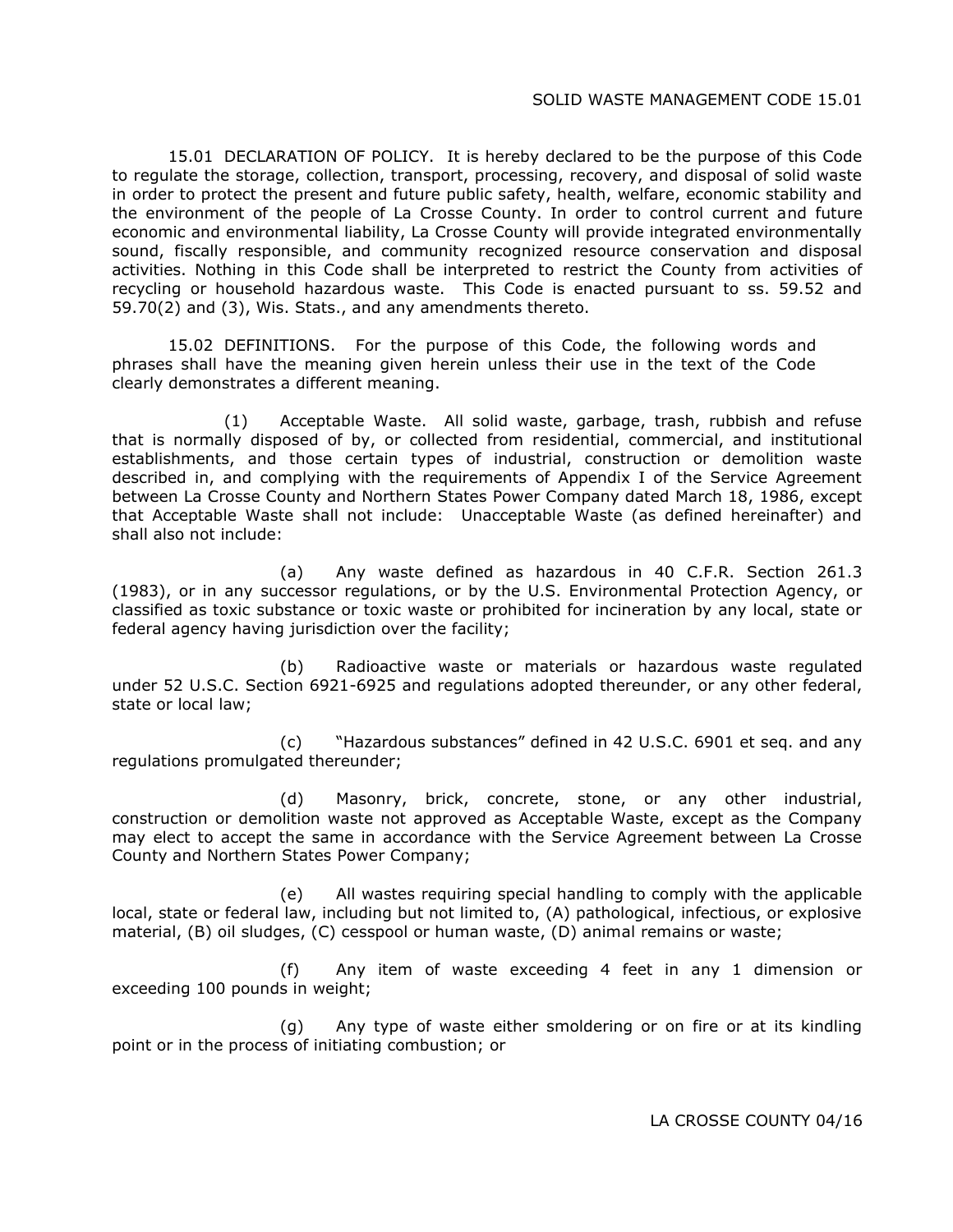## SOLID WASTE MANAGEMENT CODE 15.02(1)(h)

(h) Any item of waste that might damage the project, or in the combustion of which can be likely to impose a threat to health or safety in violation of any judicial decision, or order, or action of any federal, state or local government, or any agency thereof, or any other regulatory authority or applicable law or regulation.

(2) Animal Remains. Remains from dead animals, except wild game and fish caught for non-commercial human consumption or small household pets such as parakeets, goldfish, hamsters, an individual dog or cat, but not including livestock.

(3) Animal Waste. Residues remaining from the commercial processing of animals or excrement from commercial animal operations, such as kennels, feedlots, veterinarian clinics and farms.

(4) Ash. Solid residue remaining after ignition of combustible materials.

(5) Biohazardous Waste. Pathological wastes and other biological materials that by state law are regulated differently than solid waste due to their increased biological threat to human health and which have not been treated to minimize their risk to human infection.

(6) Biological Waste. See definition of Biohazardous Waste.

(7) Bulky Waste. Items whose large size precludes or complicates their handling in residential, mixed solid waste compaction collection, processing, or disposal methods, including any item of waste exceeding 4 feet in any one dimension or exceeding 100 pounds in weight.

(8) Collection. The act of removing solid waste from the central storage point at the source of generation.

(9) Commercial Waste. Solid waste generated from stores, offices, and other similar activities.

(10) Committee. The La Crosse County Public Works and Infrastructure Committee.

(11) Company. Northern States Power Company, d/b/a Xcel Energy Corporation. (referred to as Northern States Power Company in this Code)

(12) Contract Community. La Crosse County, Wisconsin, a political subdivision of the State of Wisconsin.

(13) Contract Service Area. Defined as the geographical area of the entities described below. This may change from time-to-time.

(a) La Crosse County, Wisconsin, (all) which includes: Town of Bangor; Town of Barre, Town of Burns; Town of Campbell; Town of Farmington; Town of Greenfield; Town of Hamilton; Town of Holland; Town of Medary; Town of Onalaska; Town of Shelby; Town of Washington; Village of Bangor; Village of Holmen; Village of Rockland; Village of West Salem; City of La Crosse, and City of Onalaska.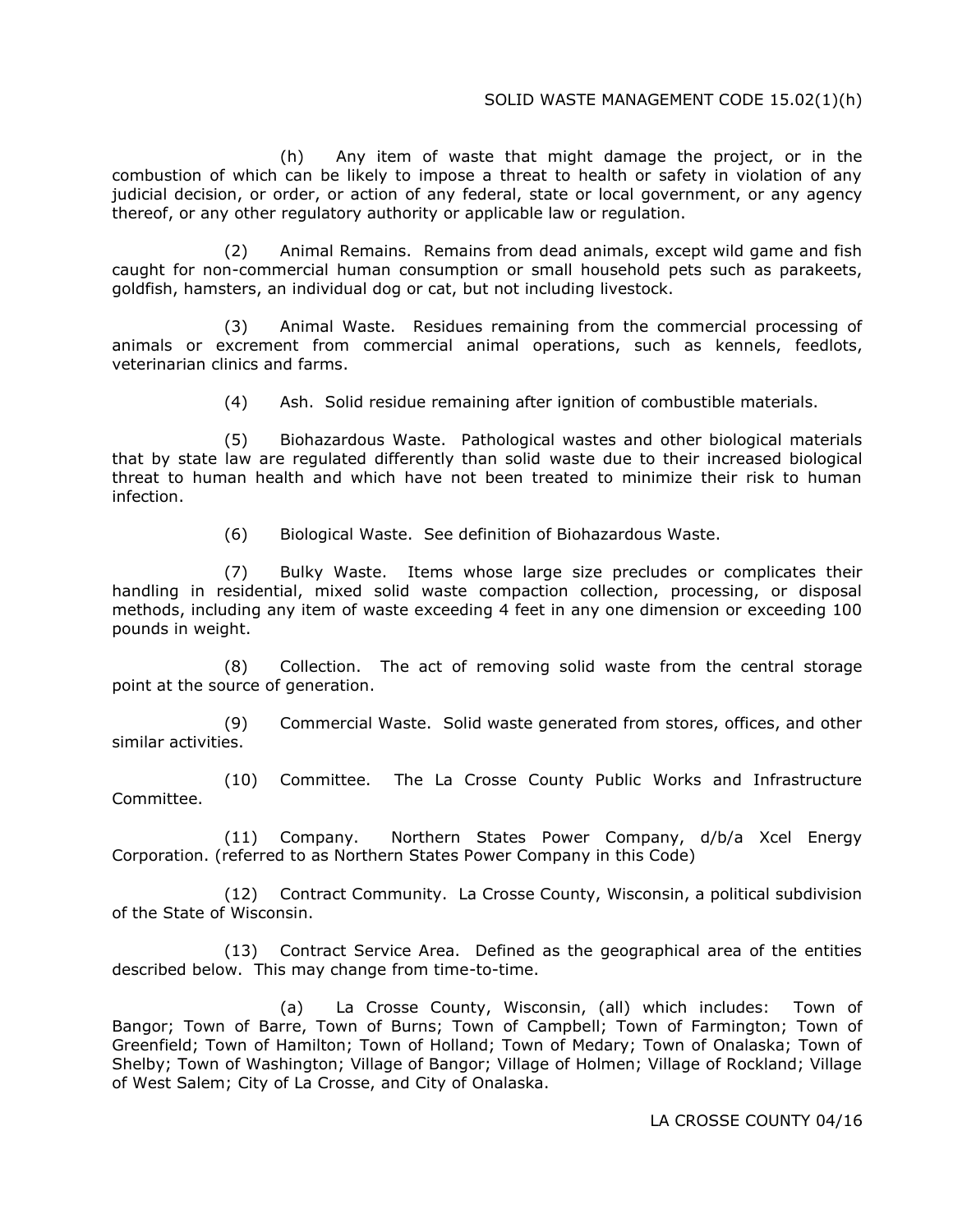## SOLID WASTE MANAGEMENT CODE 15.02(13)(b)

(b) Buffalo County, Wisconsin, (all) which includes: Town of Alma; Town of Buffalo; Town of Canton; Town of Cross; Town of Dover; Town of Gilmanton; Town of Lincoln; Town of Maxville; Town of Milton; Town of Modena; Town of Mondovi; Town of Montana; Town of Naples; Town of Nelson; Town of Wamandec; Village of Cochrane; Village of Nelson; City of Alma; City of Fountain City; City of Mondovi.

(c) Trempealeau County, Wisconsin, (partial) which includes: Town of Arcadia; Town of Burnside; Town of Ettrick; Village of Eleva; Village of Strum; City of Arcadia (excludes wood waste from Ashley Furniture and all solid waste generated by St. Joseph's Hospital); City of Independence; City of Whitehall; and Perrot Work Unit (DNR).

(d) Southern Trempealeau County Solid Waste Commission, which includes: Town of Canton; Town of Dodge, Town of Gale, Town of Trempealeau; Village of Trempealeau; City of Galesville; and Jackson County – Melrose (& North Bend).

(e) Wabasha County, Minnesota, (partial) which includes: Elgin City, Elgin Township; Glasgow Township; Greenfield Township; Highland Township; Kellogg City; Lake Township; City of Lake City; Millville City; Minneiska Township; Oakwood Township; Pepin Township; Plainview City; Plainview Township; Wabasha City; Watopa Township; and West Albany Township.

(f) Houston County, Minnesota, (all) which includes: Black Hammer Township; Brownsville City; Brownsville Township; Caledonia Township; Crooked Creek Township; Eitzen City; Hokah City; Hokah Township; Houston City; Houston Township; Jefferson Township; La Crescent City; La Crescent Township; Mayville Township; Money Creek Township; Mound Prairie Township; Sheldon Township; Spring Grove City; Spring Grove Township; Union Township; Wilmington Township; Winnebago Township; and Yucatan Township.

(14) Demolition Area. The area designated by La Crosse County for the disposal of demolition wastes.

(15) Demolition Waste. Waste material and rubble from construction, remodeling, repair and demolition operations on pavements, buildings and other structures.

(16) Director. The duly qualified and appointed person in charge of the Solid Waste Department which is responsible for the administrative management of this Code.

(17) Facility. That portion of the La Crosse County – Northern States Power Company resource recovery project constituting the Resource Recovery Facility for the weighing and processing of solid waste into refuse derived fuel.

(18) Facility Site. The portion of the Northern States Power Company French Island Plant site on the south end of French Island in the City of La Crosse, La Crosse County, Wisconsin on which the Facility is located.

(19) Hazardous Waste. Waste defined as hazardous by local, state or federal law from time-to-time.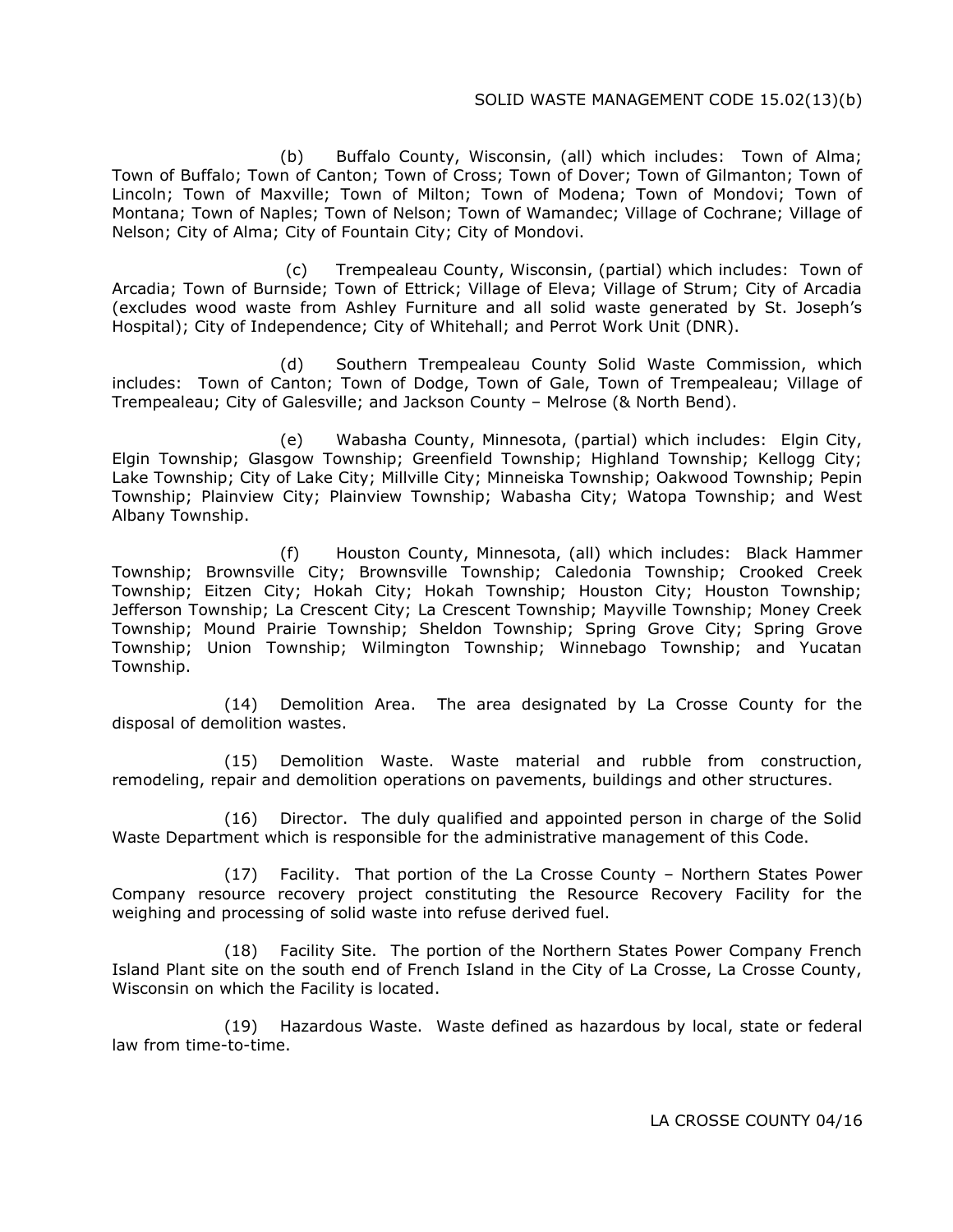(20) Hospital Waste. The portion of solid waste from a hospital that exhibits infectious waste characteristics and are regulated by state law separately from other solid waste.

(21) Human Waste. Residues from waste water treatment plants or domestic sewage tanks.

materials.

(22) Industrial Waste. Solid waste generated from the production of goods and

(23) Infectious Waste. The portion of waste from a hospital, laboratory, or clinic which at the time of disposal contains human pathogens in significantly greater concentration than residential solid waste.

(24) Institutional Waste. Solid waste generated from institutions such as schools, hospitals, research institutions and government buildings.

(25) La Crosse County Landfill Complex Facilities. The solid waste and recycling facilities and operations controlled by La Crosse County which are presently located at 3200 Berlin Drive, La Crosse, Wisconsin. These facilities and operations may change from time-to-time. The facilities include: sanitary landfill; pallet, crate and clean wood processing; asphalt shingle processing; aggregate processing; the demolition area; the yard waste site; tire recycling; asbestos disposal; bioremediation of petroleum impacted soils; citizen's disposal area; closed landfill; and ash monofill.

(26) La Crosse Disposal System. The La Crosse County Landfill Complex, the Facility, and any other solid waste recycling facility, Household Hazardous Materials Facility, or any other program made available by La Crosse County to the Contract Service Area. These facilities and programs may change from time-to-time.

(27) Major Appliance. A residential or commercial air conditioner, clothes dryer, clothes washer, dishwasher, freezer, microwave oven, oven, refrigerator, furnace, boiler, dehumidifier, water heater or stove.

(28) Medical Waste. Containers, packages and materials that contain infectious waste or that are from a treatment area and are mixed with infectious waste.

(29) Master Landfill Use Plan. A plan approved by the La Crosse County Board that addresses the ecological restoration of the landfill property and addresses both present use and future uses after landfill closure, which includes green space, recreational uses and other similar uses of the County landfill property.

(30) Non-Processable Waste. Waste which cannot be processed by the Facility due to its physical characteristics or potential harmful effects, including but not limited to: steel banding; baling wire; solvents; tree trunks; or logs greater than 6 inches in diameter or 4 feet in length or other overweight or bulky waste; gasoline; kerosene; propane tanks in any size; aerosol cans in quantity; pressurized tanks; tires; fencing materials; pesticides and insecticides in quantity; plastics in quantity; motor vehicles or major parts thereof; trailers; agricultural equipment; marine vessels or similar items; farm or other large machinery; liquid wastes; nonburnable construction mixed or separated material; and waste, except for paper products, from the following establishments: service stations, auto paint shops, chemical plants, plastic processing plants and textile plants.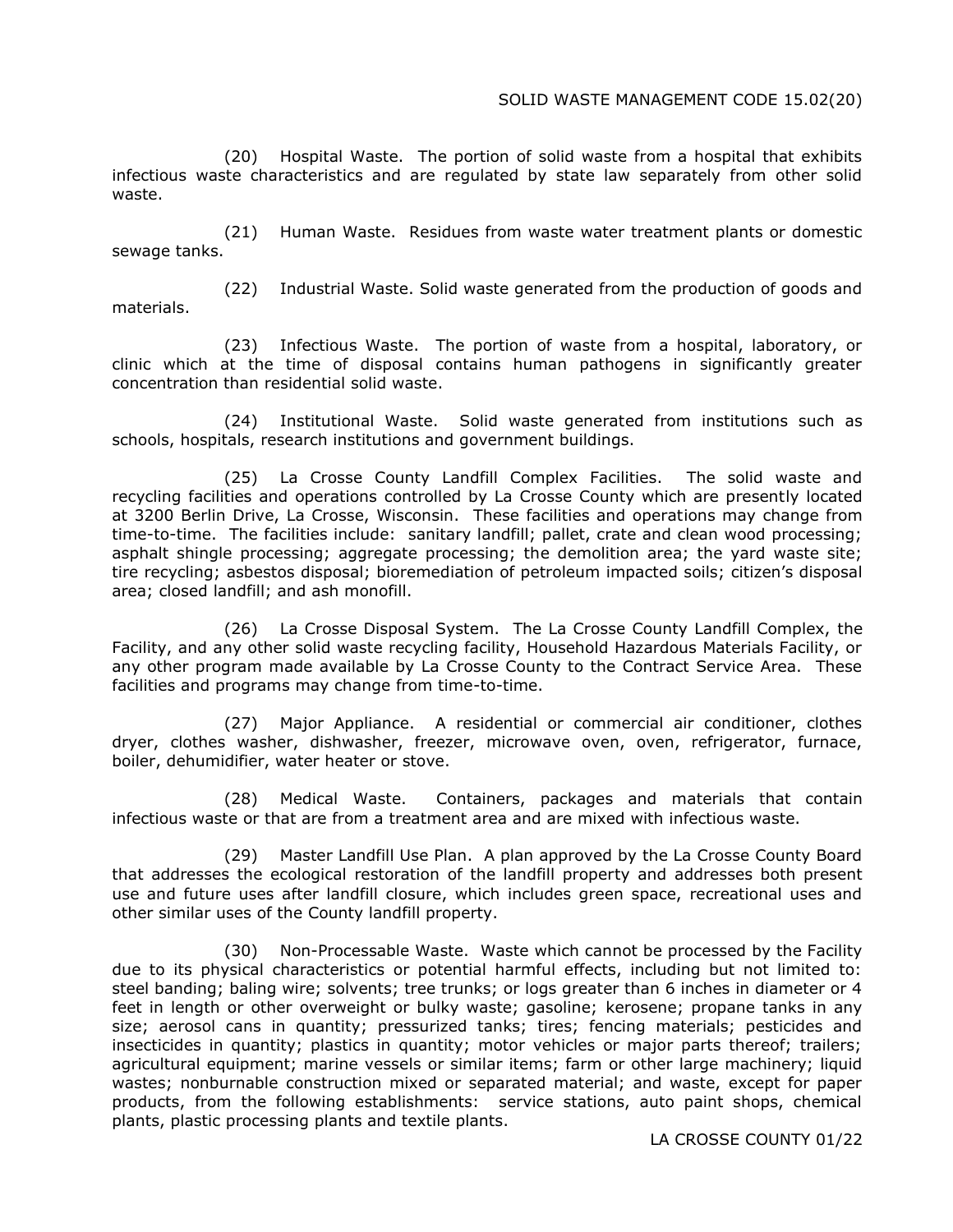(31) Pathological Waste. See infectious waste.

(32) Permittee. Any entity issued a permit by the Solid Waste Department pursuant to this Code.

(33) Person. Any individual, corporation, limited liability company, partnership, association, local governmental unit, state agency or authority or federal agency.

(34) Processing. Any method, system, or other treatment designed to beneficially change the physical form or chemical content of solid waste.

(35) Putrescible Waste. Any solid waste capable of being rotten, or which may reach a foul state of decay or decomposition. Kitchen wastes, restaurant wastes, offal, and any wastes containing garbage are examples of putrescible wastes. Not included in this definition are agricultural wastes, lawn care wastes, manures and sewage sludge.

(36) Putrescible Waste Trailer. Any trailer with physical interior space capacity greater than 100 cubic yards which is used to transport any putrescible wastes. Any trailer containing solid waste which is off loaded at a sanitary landfill is presumed to be a putrescible waste trailer unless proven otherwise.

(37) Recovered Resources. Materials which still have useful physical or chemical properties after serving a specific purpose and can, therefore, be reused or recycled for the same or other purposes.

(38) Recovery. The process of obtaining material or energy resources from solid waste.

(39) Recycling. The transfer, transporting, processing, marketing and conversion of solid wastes into usable materials or products and includes the stockpiling and disposal of nonusable portions of solid wastes, but does not include the collection of solid wastes.

(40) Refuse Derived Fuel (RDF). Material which is produced by the processing of Processable Waste at the Facility which is intended to be burned as a source of energy.

(41) Residential Waste. Discarded materials originating from residences but excluding demolition waste or any other waste specifically regulated separately from residential waste. Also called domestic or household refuse.

(42) Responsible Unit. A municipality, county, another unit of government, including a federally recognized Indian tribe or band in this state, or solid waste management system under s. 59.70(2), Wis. Stats., that is designated under s. 287.09, Wis. Stats., or any amendments thereto.

(43) Roll-Off Container. A steel box with wheels used to collect waste at a site that can be rolled onto a truck using a winch and then taken to another location for discharge.

(44) Sanitary Landfill. The land area where mixed solid wastes are disposed of under state and/or federal regulatory authority.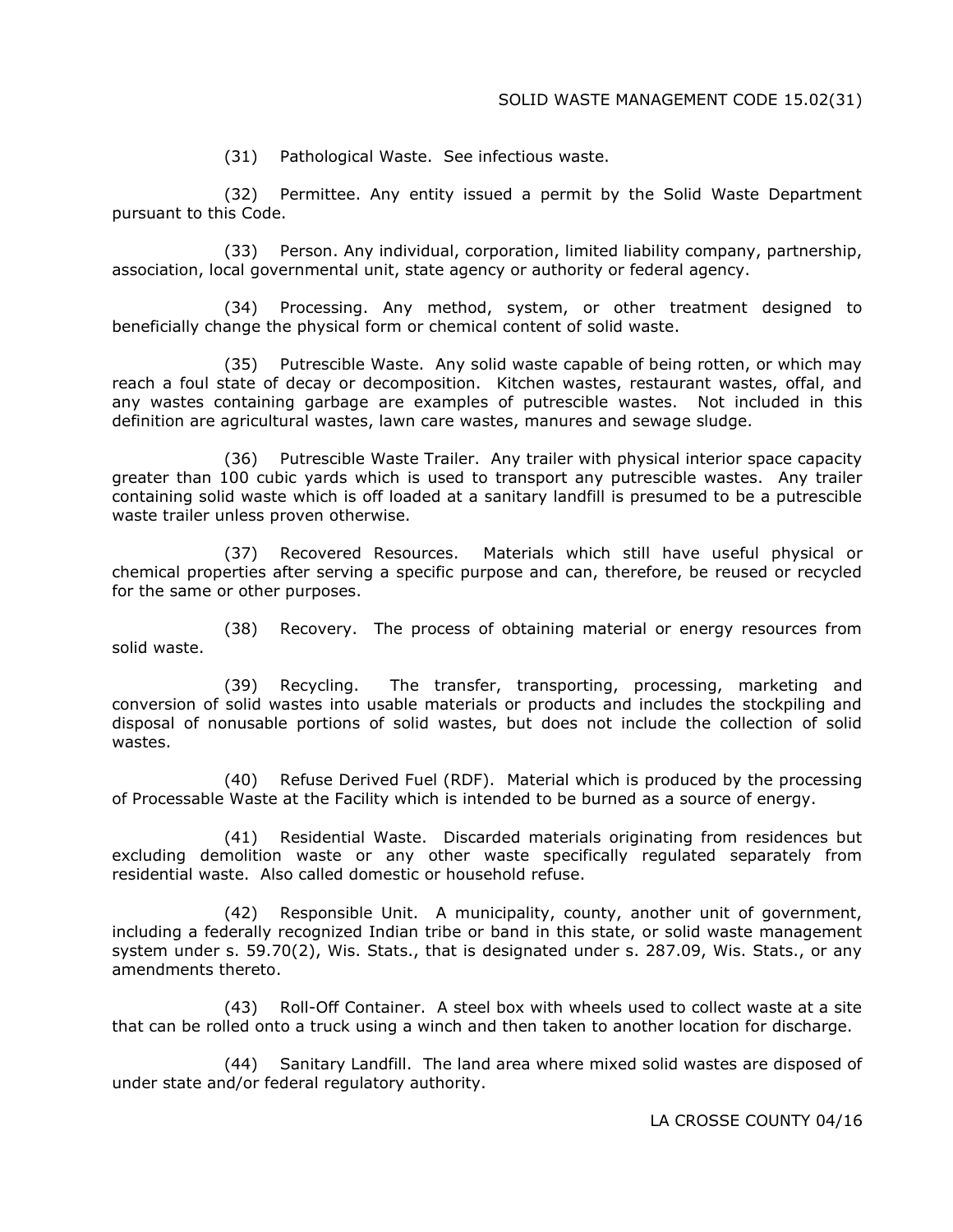#### SOLID WASTE MANAGEMENT CODE 15.02(45)

(45) Sharps. Waste items from institutions, industry, commercial and residential establishments that can induce subdermal inoculation of infectious agents, including needles, scalpel blades, pipettes and other items derived from human or animal patient care, blood banks, laboratories, mortuaries, research facilities, teaching facilities, and other like facilities.

(46) Solid Waste. Any garbage, refuse, sludge from a waste treatment plant, water supply treatment plant or air pollution control facility and other discarded or salvageable materials, including solid, liquid, semisolid, or contained gaseous materials resulting from industrial, commercial, mining and agricultural operations, and from community activities, but does not include solids or dissolved material in domestic sewage, or solid or dissolved materials in irrigation return flows or industrial discharges which are point sources subject to permits under Chapter 283, Wis. Stats., or source material, as defined in s. 254.31(10), Wis. Stats., special nuclear material, as defined in s. 254.31(11), Wis. Stats., or by-product material, as defined in s. 254.31(3), Wis. Stats., or any amendments to these sections.

(47) Solid Waste Management Plan. A plan approved by the La Crosse County Board which addresses present and future solid waste management programs within the La Crosse County Solid Waste Disposal System.

(48) Tipping Fee. A charge based on tonnage delivered to unload waste material at the facility, the sanitary landfill, the yard waste site, the demolition disposal area, or any other solid waste disposal site.

(49) Transport. The movement of solid waste subsequent to collection.

(50) Transfer Station. A site at which solid waste is concentrated after collection and before processing or disposal.

(51) Unacceptable Waste. Waste which poses a threat to health or safety or which may cause damage to or materially adversely affect the operation of the facility, including but not limited to, explosive, hospital, pathological and biological waste, hazardous waste, chemicals, or animal remains, street sweepings, ash from commercial or industrial sources, mining waste sludges, asbestos in identifiable quantities, demolition debris, waste with excess moisture, and hazardous refuse of any kind, such as cleaning fluids, crank case oils, cutting oils, paints, acids, caustics, poisons, drugs or other materials that may be agreed upon from time to time by La Crosse County and Northern States Power Company. If any governmental agency or unit having appropriate jurisdiction shall determine that certain chemicals or other substances which are not as of the effective date of this section considered harmful or of toxic nature or dangerous, are harmful, toxic or dangerous, such chemical or other substances shall be unacceptable waste.

(52) User Fee. Also referred to as service fees, includes any fee charged by the Solid Waste Management Department for solid waste management.

(53) Yard Waste. Leaves, grass clippings, yard and garden debris and brush, including clean, woody, vegetative material no greater than a diameter determined by the Solid Waste Department from time to time, not including stumps, roots or shrubs with intact root balls.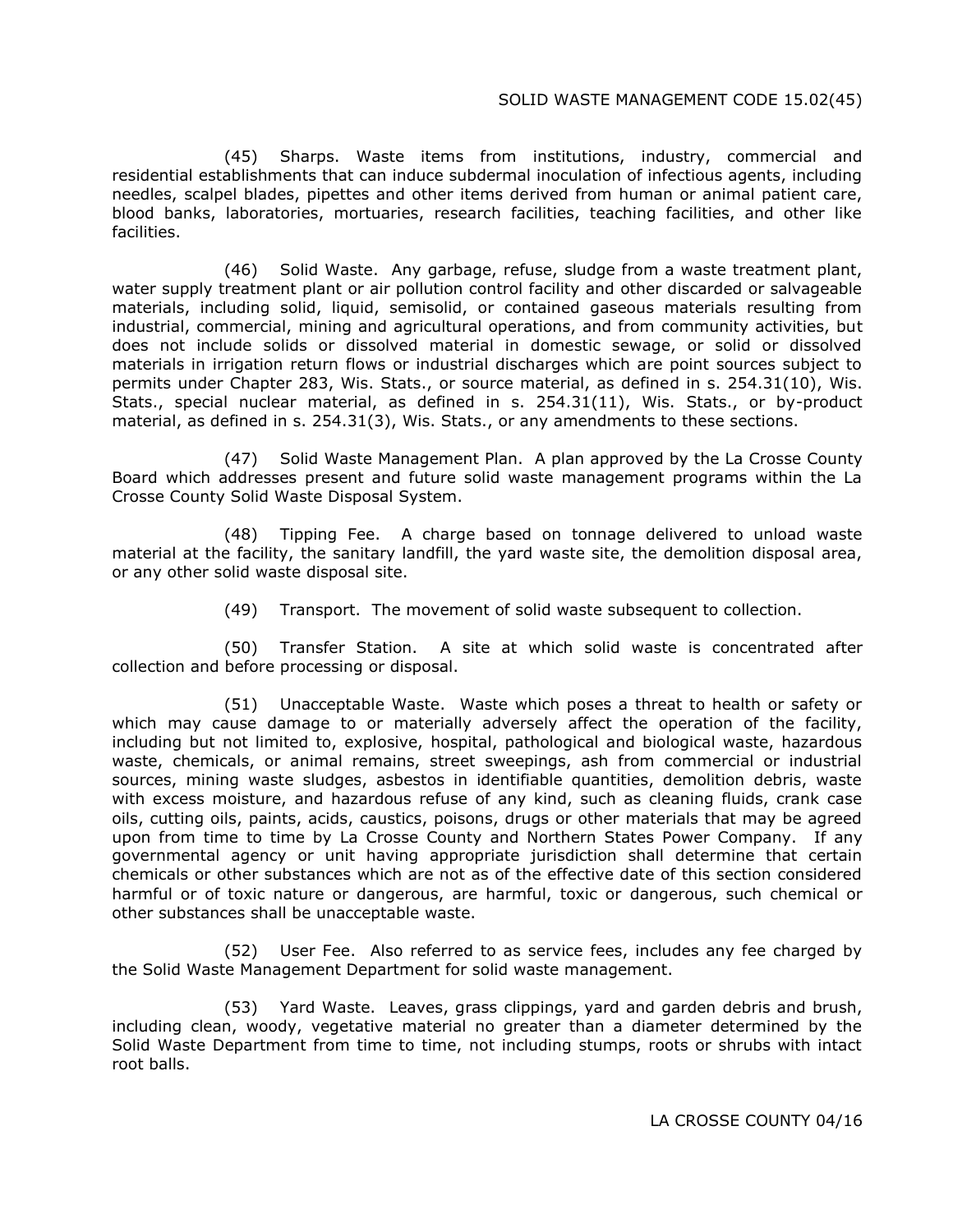(54) Yard Waste Site. The area designated by La Crosse County for receipt of some yard waste, limited to leaves, grass clippings, and other vegetative matter approved by the Committee.

15.03 ADMINISTRATION. The Solid Waste Department shall be responsible for the administrative management of this Code and the rules and regulations authorized in s. 15.04.

#### 15.04 POWERS AND DUTIES OF THE SOLID WASTE DIRECTOR.

(1) Solid Waste Management Plan. The Director, in cooperation with any other person(s) as approved by the Committee and with the advice of the Committee, shall review the solid waste management practices affecting La Crosse County and its Disposal System and shall prepare a Solid Waste Management Plan. The Plan shall show relevant management activities and recommended management strategies for the future, taking into consideration population growth, solid waste generation, land development regulations, affect on economic development, affect on local economy, and overall system management including organizational, financing, and regulatory capabilities. The Plan shall consider the qualitative and quantitative changes in the solid waste expected to be generated within the area affected from residential, commercial, industrial, and agricultural sources, and shall be submitted to the State for review and approval. The Plan developed should consider regional approaches, and be environmentally acceptable and economically efficient. The Plan shall be approved by the La Crosse County Board and updated every five years.

(2) Master Landfill Use Plan. The Director shall prepare a Master Landfill Use Plan for approval by the Committee. The Director shall consult with third parties with relevant experience and expertise in the preparation of the Plan. The Plan shall be approved by the La Crosse County Board and updated every five years.

(3) Solid Waste Management System. The Director shall provide or encourage other entities to provide for a solid waste management system consistent with the Solid Waste Management Plan, consisting of storage, collection, transport, processing, separation, recovery, recycling, diversion and disposal through public ownership, or through one or more private entities for a part or all of such solid waste system, or the Director may, through the permits provided in s. 15.05, authorize any person to manage the solid waste which the person generated within the management system pursuant to the terms of this Code.

(4) Rules and Regulations. The Director may adopt, revise, revoke and enforce rules and regulations governing the administration of this Code.

(5) Permits. The Director is hereby authorized to issue permits for all elements of solid waste management referred to in s. 15.05. There shall be restrictions on transferability of such permits. Permits shall be for a term of 1 year or less and shall be subject to the fees set forth in s. 5.09. All permits so issued shall be conditioned upon observance of the laws of Wisconsin, and all applicable county ordinances and regulations.

(6) Other duties. The Director shall perform all other duties to manage and direct the Solid Waste Management System within La Crosse County, which shall include, but not be limited to, the following duties: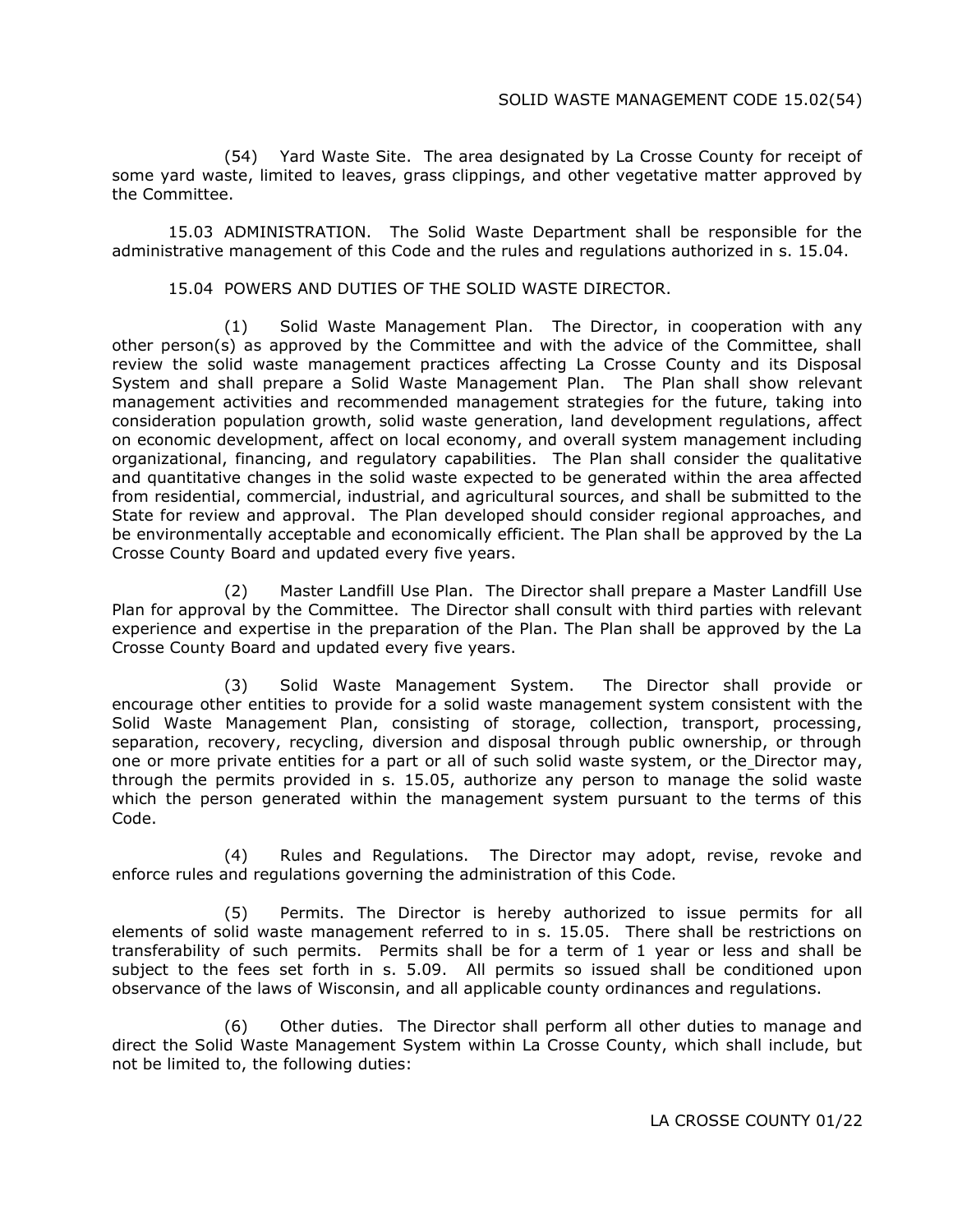# SOLID WASTE MANAGEMENT CODE 15.04(6)(a)

(a) Oversee and supervise the Solid Waste Department.

(b) Prepare the annual budget for the Department and

a 5-year capital plan.

- (c) Organize and conduct an annual stakeholder's
- (d) Review and update contracts.

(e) Perform public relations and visioning regarding the La Crosse County Solid Waste Disposal System.

(f) Address financial requirements for landfill site closure and postclosure occurrences.

15.05 PERMITS FOR MANAGEMENT OF SOLID WASTE.

(1) Permit for Solid Waste Collection and Transportation.

(a) No person, firm, entity or corporation shall engage in the collection and transportation of solid waste for deposit in the La Crosse Disposal System, or in the business of collection and transportation of La Crosse County generated solid waste or the handling of any other solid waste, regardless of where generated, where such waste is unloaded or reloaded in La Crosse County, without first securing a permit for every vehicle and putrescible waste trailer utilized in this activity within La Crosse County, except no permit shall be required for a person, firm, entity or corporation who transports solid waste to a La Crosse County publicly owned drop off site such as a site for yard waste, shingles and asphalt/concrete.

(b) The Director shall prepare application forms for all such permits for vehicles and putrescible waste trailers transporting, collecting or receiving waste in La Crosse County, requiring the following information:

representative;

1. The name and address of the owner or owner's

representative;

2. The business street address of the owner or owner's

3. An inventory of all vehicles and putrescible waste trailers to be used in such collection and transportation, including the solid waste capacity in cubic yards and tonnage, and the make, model, year, and license plate number. Solid waste cubic yard and tonnage capacity for roll-off trucks shall be the legal limit of containers designed for the roll-off truck.

intent of this Code.

4. All other information required by the Director to fulfill the

LA CROSSE COUNTY 04/16

meeting.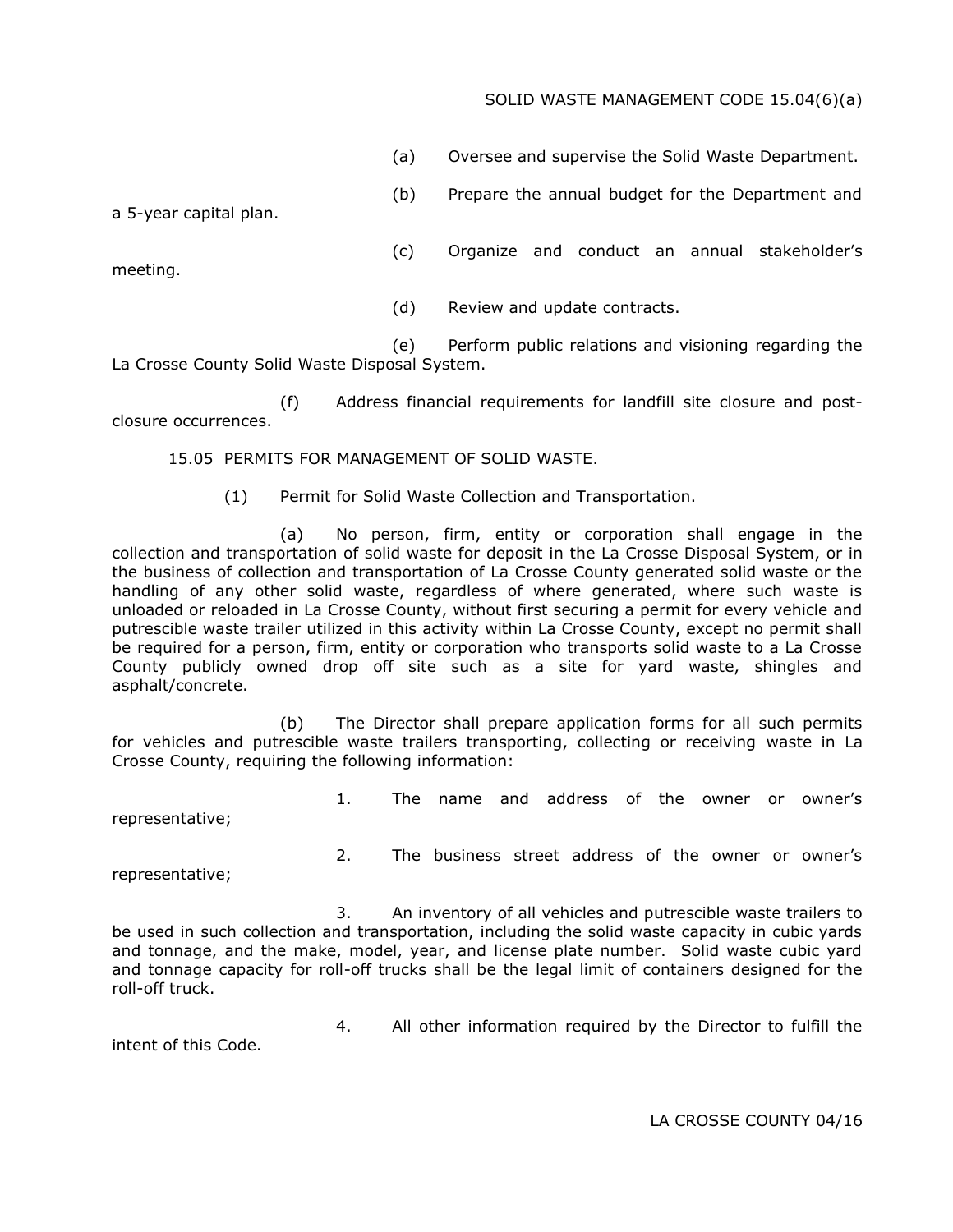(c) The following conditions shall apply regarding all vehicles and putrescible waste trailers issued a permit pursuant to this section:

1. All solid waste collected or transported in La Crosse County shall be entirely enclosed or, when not practical, secured, and shall comply with all other rules and regulations issued by the La Crosse County Solid Waste Department.

2. Any person, firm, entity or corporation issued a permit under this section hereby consents to the inspection of solid waste vehicles, putrescible waste trailers, storage containers, processing facilities, solid waste/recycling transfer station(s) by La Crosse County personnel in accordance with La Crosse County policy for purposes of verifying compliance with applicable County ordinances. Failure to consent to inspection of any vehicle, putrescible waste trailer, storage container, processing facility or solid waste/recycling transfer station issued a permit under this section shall be grounds for revocation of the permit.

3. Permitees in good standing may transfer a permit between vehicles. The fee for transferred permits shall be 1/12 of the annual permit fee.

4. Permit holders must comply with all applicable laws and regulations, including rules and policies adopted by the Committee or the Solid Waste Director.

5. All acceptable waste shall be deposited at the Facility. All other non-recycled solid waste shall be deposited only in a licensed landfill, approved demolition area or other site in compliance with local, state and federal solid waste regulations. If the delivering of unacceptable waste to the Facility results in additional expense to the County, the County may charge the permit holder or generator of waste for such expense, based upon an average or actual expense to the County for handling such unacceptable waste, at the County's discretion.

(d) Any hauler with a Wisconsin DNR license shall report to the Director the weight in tons of La Crosse County generated solid waste; recyclable materials by commodity, or aggregated into comingled containers; mixed paper; single stream (comingled containers combined with mixed paper), yard waste and other waste as required by the Director collected within La Crosse County. Such annual report shall cover the calendar year and be submitted within 45 days of the end of each calendar year to the Director.

(1a) Permit for Solid Waste/Recycling Transfer Stations.

(a) No person, firm, entity or corporation shall maintain any building, premises or structure in any unincorporated area in La Crosse County as a solid waste/recycling transfer station without securing a permit for the facility. A solid waste/recycling transfer station is defined as a facility that receives and consolidates solid waste or recyclable materials that are loaded upon trailers, barges or other vehicles for transport to another disposal facility.

(b) The Director shall prepare the application forms for all permits for solid waste/recycling transfer stations in La Crosse County, requiring the following information:

1. The name and address of the owner or owner's representative, including owner's legal identity, such as individual, partnership or corporation or otherwise;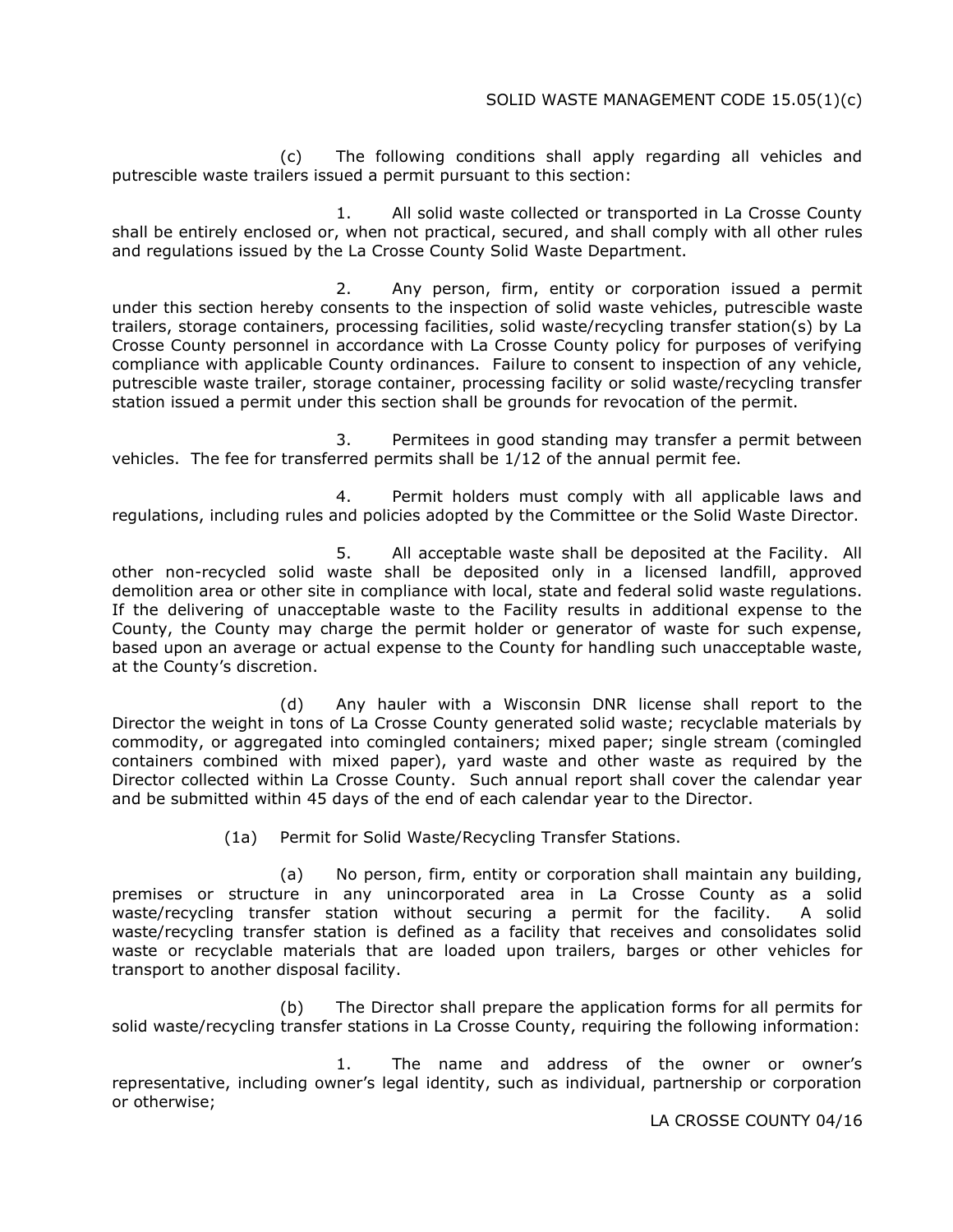#### SOLID WASTE MANAGEMENT CODE 15.05(1a)(b)2.

2. The business street address of the owner or owner's

representative;

3. The specific address for the solid waste/recycling transfer

facility; and

4. A copy of the application for any licenses required by the Wisconsin Department of Natural Resources or other applicable state agencies.

(c) The applicant shall pay an annual permit fee, which shall pay for administrative costs of inspection and other costs related to monitoring compliance with the conditions of the permit.

(d) The following conditions shall apply regarding any transfer station issued a permit required under this section:

residential use.

1. The station shall not abut a property zoned or planned for

2. The site shall be maintained free from litter or any other undesirable materials, shall be cleaned from loose debris on a daily basis and shall be secured from unauthorized entry and removal of materials when attendants are not present.

3. The premises and all structures thereon shall only be used for the purposes as set forth in the permit granted under this section and the business of the transfer station shall be carried on in a sanitary manner, shall contain no fire hazards, and shall be arranged to allow inspection at any time by proper health, fire, building, or law enforcement authorities.

4. For a period of 36 months, the permit holder shall be required to keep records of all tonnage of each load brought to the station, including the source of the waste load by county of origin, and records of all tonnage of each load removed from the station, specifying tonnage and site where said waste is finally disposed. To the extent the permit holder salvages material from the waste, detailed records will be maintained that allow La Crosse County to verify the amount of salvaged material. The permit holder shall keep records of waste types in accordance with the waste categories used by La Crosse County. All records shall be available for inspection by La Crosse County or any other municipality with jurisdiction over said station. The station shall submit summaries of verifiable tonnage records in a format and on a schedule and deadline determined by the Solid Waste Department.

5. Any person, firm, entity or corporation issued a permit under this section hereby consents to the inspection of the solid waste/recycling transfer station by La Crosse County personnel for purposes of verifying compliance with applicable rules and regulations of the La Crosse County Solid Waste Department and applicable County ordinances. Failure to consent to inspection of any station issued a permit under this section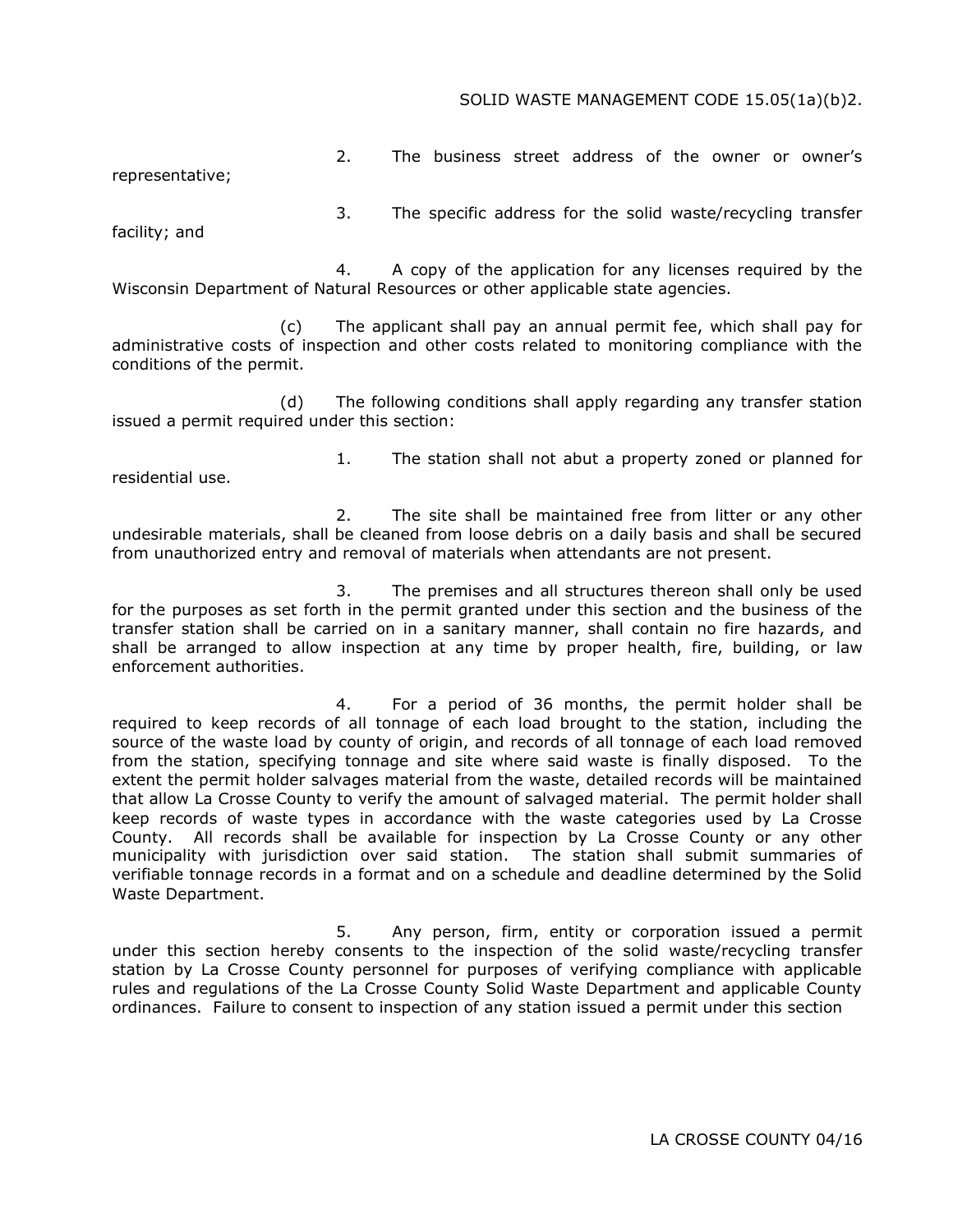shall be grounds for revocation of the permit. La Crosse County has the right to perform random waste screenings of loads delivered to or loaded from the transfer station. The permit holder will assist in the load inspection in a timely fashion by providing a safe place for the inspection and by spreading the waste in a manner requested by La Crosse County representatives. The permit holder shall not be entitled to compensation from the County for costs related to the inspections.

(2) Permits procedure.

(a) Issuance. If the application for any permit shows that the applicant might not perform the activity in conformity with this Code and all applicable rules and regulations, the permit(s) shall not be issued. If, in the opinion of the Director, modifications can be made which will bring the application within the intent and purpose of this Code, the Director shall notify the applicant or applicants in writing, setting forth the adjustments and/or additions to be made and the time in which such changes shall be completed.

(b) Denial. If the applicant fails to make the changes pursuant to the notice given under (a) within the time limit specified therein, or, if the application does not clearly show that the applicant will perform activities in accordance with the permit conditions, applicable law, or without health hazard or adverse effects on the environment, the application shall be denied and the applicant notified, in writing, of the reasons for the denial. Nothing in this section shall prevent any applicant from reapplying after the rejection of his application, provided the requirements of this Code are met.

(c) Display. All vehicles and putrescible waste trailers operating under any permit required by this Code shall display the Director approved permit number or numbers on the driver's side of the vehicle cab and putrescible waste trailer in a location acceptable to the Director. Such numbers are to be clearly legible, easily seen and not less than 2 inches high. In addition, all permitted vehicles must display the current permit sticker issued by the County on the driver's side window. Permitted putrescible waste trailers must display the current permit sticker issued by the County adjacent to the approved permit number(s).

(d) Term. Annual, 12 calendar month permits will be valid the month preceding the permit year through the permit year, without the requirements of a fee for said preceding month. All permits shall expire December 31<sup>st</sup>, except for permits issued under s. 15.05(3).

(e) Revocation. Permits may be revoked for violation of any of the provisions of this Code. Revoked permit(s) may be reinstated by the Director at such time as the Director is satisfied that violations are corrected or as provided under s.  $15.10(2)(b)$ .

(3) Special Permit Provisions.

(a) There shall be a 3 consecutive day permit available for payment of 1/12 the annual permit fee. This permit shall only be valid for use of the La Crosse County Disposal System. In this section, 3 consecutive days means 3 consecutive days when the Landfill Complex Disposal System Facilities are open for business.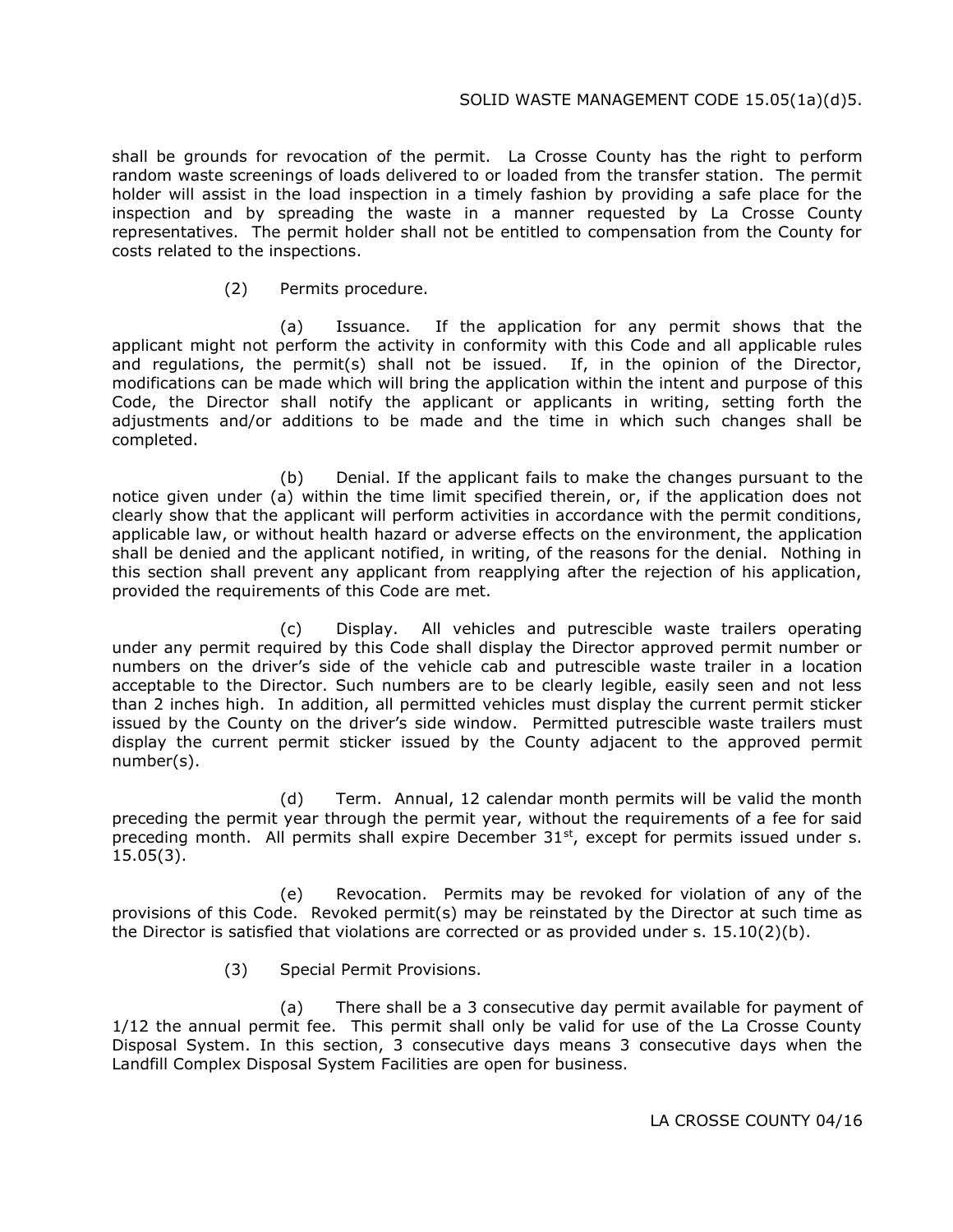(b) The Solid Waste Director may issue 1-time disposal authorizations without a permit fee for trial loads or where unique circumstances apply.

(c) The Solid Waste Director may issue a single trip permit for utilizing the landfill. Single trip permits are issued on a temporary basis at the entry and must be returned when exiting the facility.

15.06 PERMIT RENEWAL.

(1) Any permit holder desiring to renew an existing permit and avoid a permit lapse shall complete and submit to the Director an application thereof not more than 45 nor less than 5 calendar days before the expiration date of said permit and shall tender with each application form such permit fees as are required. The Director shall have up to 5 calendar days to approve new permit applications.

(2) At the discretion of the Solid Waste Director each application for a new or lapsed permit shall be accompanied by a certified check or money order for the permit fee, which fee shall be set by the La Crosse County Board of Supervisors and adjusted from time to time.

15.07 SOLID WASTE FLOW CONTROL.

(1) Facility Description. The Facility designated is declared to be the La Crosse County Resource Recovery Facility located adjacent to the Northern States Power Company, French Island Generating Plant located at the south end of French Island in the City of La Crosse, La Crosse County, Wisconsin.

(2) Geographic Area Affected. The geographic area subject to this flow control, and for which a required use order may be issued pursuant to s. 144.794(11), Wis. Stats., (now numbered s. 287.13(11), Wis. Stats.) shall constitute all areas located within La Crosse County, Wisconsin.

(3) Type and Quantities of Solid Waste. The types and quantities of solid waste, which shall be subject to this flow control ordinance and for which a required use order may be applicable, shall include all residential, commercial and industrial acceptable waste generated in La Crosse County, Wisconsin.

(4) Persons Subject to Ordinance. The persons who are subject to this flow control ordinance and who may be required to use the Resource Recovery Facility under a required use order are the following:

a. Any local unit of government, occupant of a single family or multifamily residence, retail business, commercial business or industry or any other legally recognized entity located in or collecting solid waste within the area of La Crosse County.

(5) Tipping Fees/Rates and Charges. The tipping fee to be charged to the required users of the Facility shall be payable to La Crosse County and set by the La Crosse County Board of Supervisors from time to time. The rates are available at the La Crosse County Solid Waste Department and can be found at the Solid Waste Department website.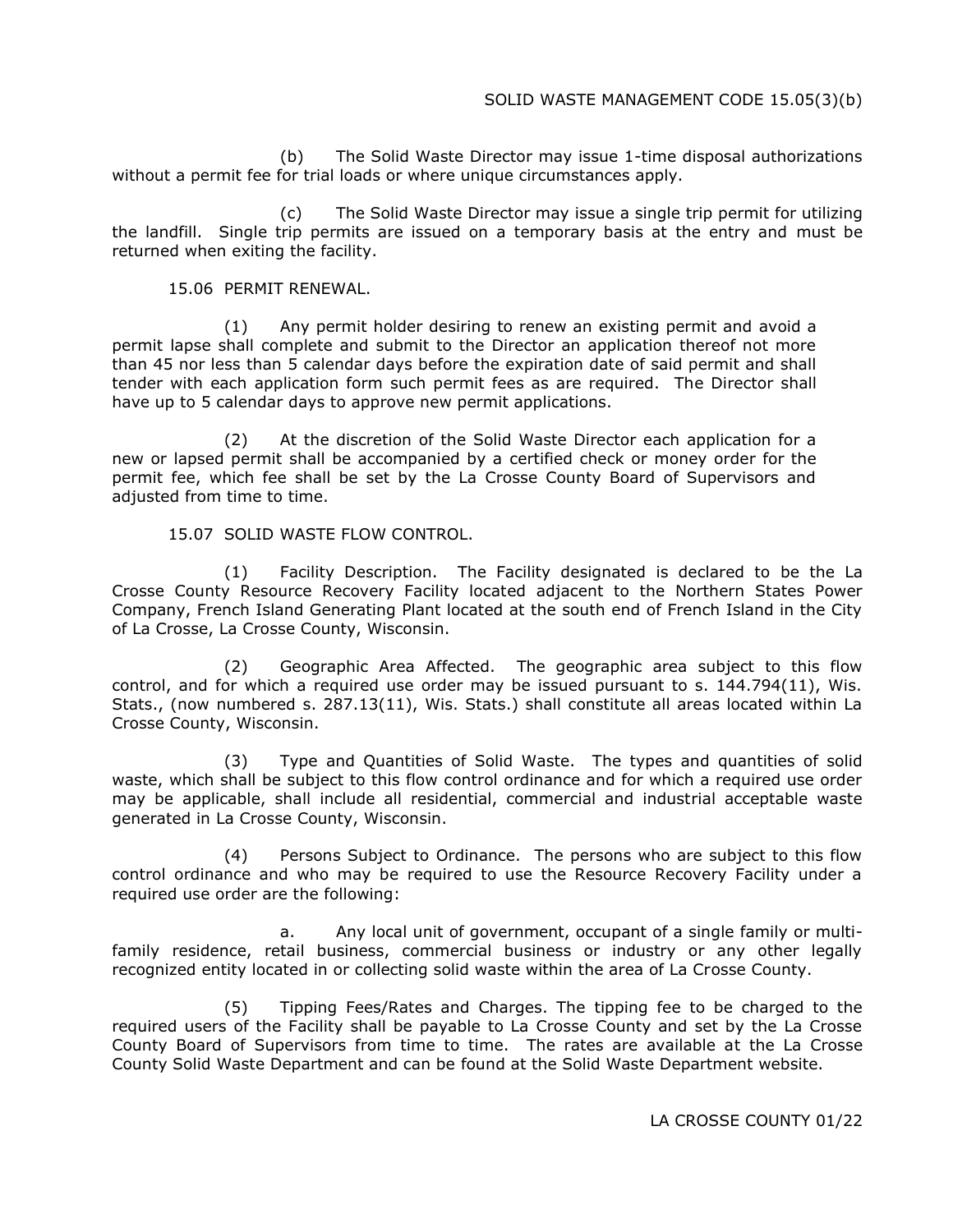#### SOLID WASTE MANAGEMENT CODE 15.07(6)

(6) Effective Period. The effective period for enforcement of this municipal waste flow control ordinance shall be from January 25, 1998, through June 30, 2023. The effective date of this solid waste flow control ordinance is January 25, 1988.

(7) Authorization. The County Board Chair and County Clerk issued a required use order on October 19, 1987 pursuant to the Chapter 144 of the Wisconsin Statutes, now Chapter 287 of the Wisconsin Statutes. The required use order implements this section by directing the delivery of the types of solid waste described in this section to the La Crosse County Resource Recovery Facility.

(8) Exceptions to Required Use. At such time that deliveries, including non-La Crosse County generated deliveries, to the Facility exceed the delivery commitments as provided in the County's service agreement with the Company, or any amendments thereto, and the Director has evidence to substantiate that such delivery commitments will continue to be exceeded annually by at least 2%, La Crosse County, by written agreement with any permittee approved by the Committee, may allow the permittee to deliver a described amount of La Crosse County generated non-residential acceptable waste to a site other than the Facility as long as the calendar year-to-date waste delivery schedule for deliveries to the Facility does not drop below 98% of January's commitment or 100% of the year-to-date waste delivery schedule through the remainder of said calendar year. Any such permission shall only be in accordance with policies and standards adopted by the La Crosse County Solid Waste Department.

15.08 POWERS OF COMMITTEE.

duties:

(1) Powers and Duties. The Committee shall have the following powers and

(a) Shall advise the Director in the preparation of the solid waste management plan, including the selection of solid waste management sites.

(b) May review permit application forms and direct revisions which shall be consistent with the terms of this Code.

(c) Employ public and private firms or individuals to assist and advise the Committee and Director.

(d) Approve property sites and the building of facilities, including the use of equipment and buildings related to the implementation of this Code, by contract between the County Board and any other party.

(e) Charge user fees for participation in the solid waste management system. User fees may cover capital costs, operation costs, maintenance costs, depreciation costs, administration costs, equipment costs, site purchase and site development costs, applicable buildings and scales, long term care environmental fees, mandated fees, insurance costs, solid waste program development costs, public information costs, planning costs, and reserves for solid waste management activities. A solid waste disposal site tipping fee is 1 user fee which may or may not satisfy all costs incurred for an individual solid waste disposal site. La Crosse County may assess other user fees, including but not limited to, permit fees, fixed price fees, variable price fees, and special assessments.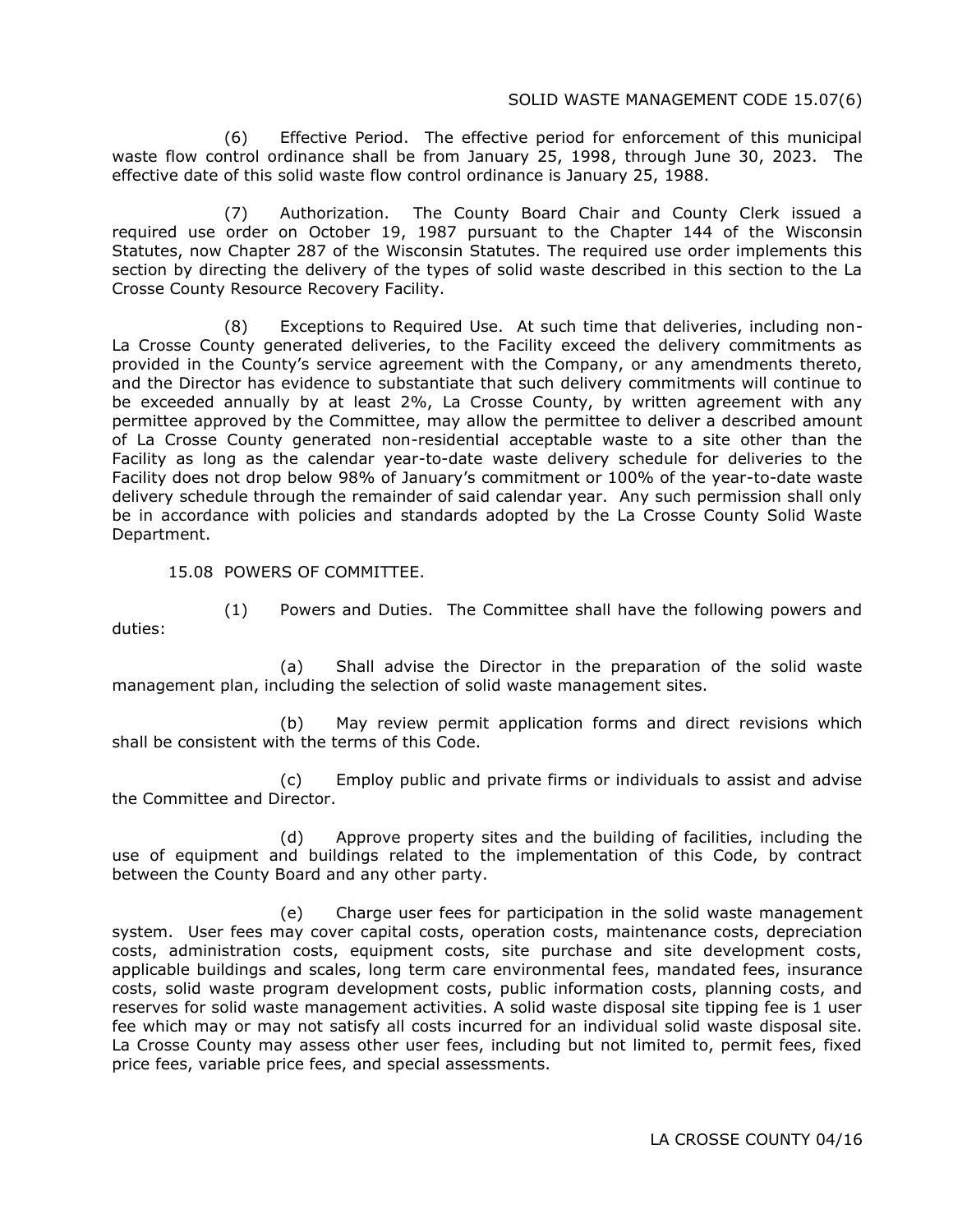# SOLID WASTE MANAGEMENT CODE 15.08(f)

(f) Exclude unpermitted public and unpermitted private entities from bringing solid waste to the solid waste disposal sites for disposal, unless such waste is to be beneficially used or recycled.

(g) Allow exceptions for use of solid waste disposal sites by issuing special use allowances upon application to the Committee, provided a sufficient security or surety requirement is fulfilled.

(h) Contract with private collectors, transporters or municipalities, with approval of the County Board, to receive and dispose of waste.

(i) Contract with private waste collectors/transporters, entities, or municipalities to lease solid waste containers or other equipment or to provide discounts regarding the fee charged, upon approval of the County Board.

(j) Any other management oversight function deemed appropriate by the Committee.

#### 15.09 FEES.

(1) Establishment and payment. The La Crosse County Board of Supervisors shall establish such fees as are necessary to meet all costs of operating, maintaining, promoting and perpetuating the solid waste management system facilities and programs, except where the Board has delegated such authority in special situations. All such fees, including subsequent revisions, shall be paid by the permittee or its designee to the La Crosse County Treasurer within the calendar month after the calendar month when the charges were originally incurred. To avoid delinquency charges the fees must be received and recorded by receipt in the La Crosse County Treasurer's office by 4:30 p.m. the last working day the County Treasurer's office is open for business of the calendar month in which the fees are due. In the event the permittee or its designee requests fees to be billed to another person, that person must agree and provide information requested by the Director for the purpose of billing. Any unpaid fees, including delinquency charges, incurred by any person designated for billing will be the responsibility of the person who delivered the solid waste, unless the County has a written contract in force with the person designated for billing; however, in any case where the person who delivered the waste is not the person billed, the permit(s) of the person who delivered the waste shall not be revoked for the other person's delinquency in paying fees until the permittee receives written notification from the Director of the other party's delinquency, and the revocation shall occur if not paid within 60 days of receipt of notice.

#### (2) Delinquency.

(a) All unpaid fees shall become delinquent upon the expiration of the time specified in (1) and (5) and shall bear interest at the rate of 1.5% per calendar month until paid.

(b) All permits issued under this chapter shall be revoked for permit holders having an unpaid bill for longer than 2 calendar months after the charges were originally incurred, unless an extension of time to pay is granted by the Director and except where the billed party is not the permittee as provided in (1). After a permit is revoked, bills shall be paid to current status before such permits shall be reinstated.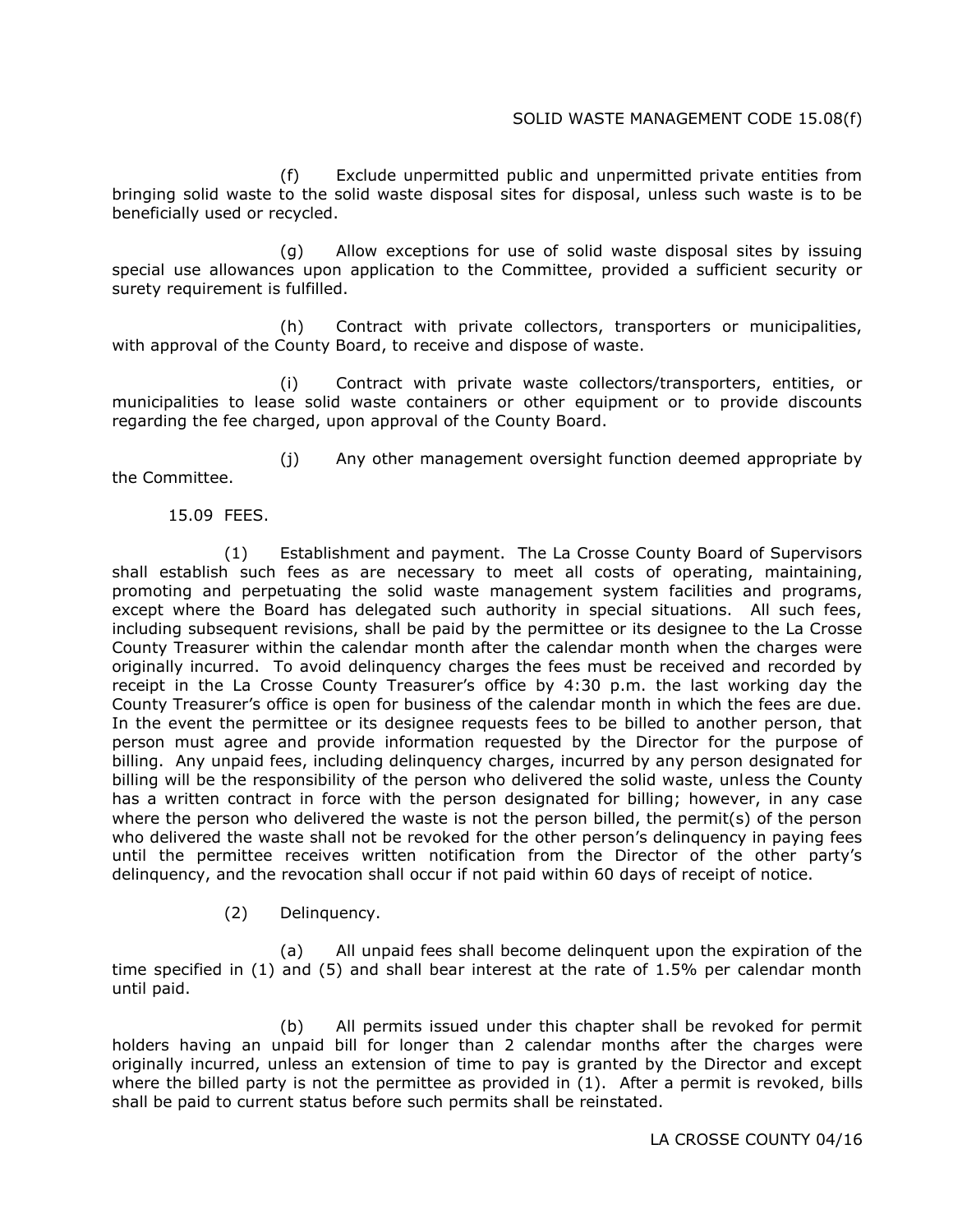#### SOLID WASTE MANAGEMENT CODE 15.09(3)

(3) State or federal government reimbursed projects. For state or federal government reimbursed projects, where it is not possible to process payment of the bills within 1 calendar month as provided in (1), such bills will be delinquent only if not paid within 3 calendar months after the calendar month when the charges were originally incurred. The disposal permits for such government permit holders shall only be revoked if the bill is unpaid for longer than 4 calendar months after the charges were originally incurred.

#### 15.10 APPEALS.

(1) Any person who feels aggrieved by any action of the Director or any of the employees of the Solid Waste Department, may request that the decision be reviewed within 30 days of notice of the decision or action. The request shall be made to the officer or employee who made the determination. Requests shall be in writing and state the ground or grounds upon which the person aggrieved contends that the decision should be modified or reversed.

(2) Any person aggrieved by the Director's decision may appeal the decision to the La Crosse County Administrative Board of Review by requesting such a review within 30 days of notice of the Director's decision. The appeal must be in writing and either filed with or mailed to the office of the Director. Any hearing of the La Crosse County Administrative Board of Review shall conform with the requirements of s. 68.11, Wis. Stats.

15.11 PROHIBITED ACTIVITIES.

(1) It shall be unlawful to place animal remains or animal waste in a container for solid waste collection without the consent of the Director.

(2) It shall be unlawful to store, collect, transport, process, recycle, divert, transfer, recover, incinerate or dispose of any solid waste within the boundaries of La Crosse County contrary to the provisions of this Code.

(3) It shall be unlawful to transport any solid waste in any vehicle or trailer which permits the contents to blow, sift, leak or fall from said vehicle.

(4) It shall be unlawful for any person to interfere with any employee of the La Crosse County Solid Waste Department or any employee of a contractor or vendor under contract with La Crosse County while in the performance of duties authorized by this Code.

(5) It shall be unlawful for any person to scavenge any solid waste within the boundaries of La Crosse County Landfill Complex Facilities, without written authorization from the Director.

(6) It shall be unlawful for any person to make false statements in any application required by this Code.

(7) It shall be unlawful for any person to display any permit number unless the person displaying such number or numbers holds a valid permit or permits for said number(s).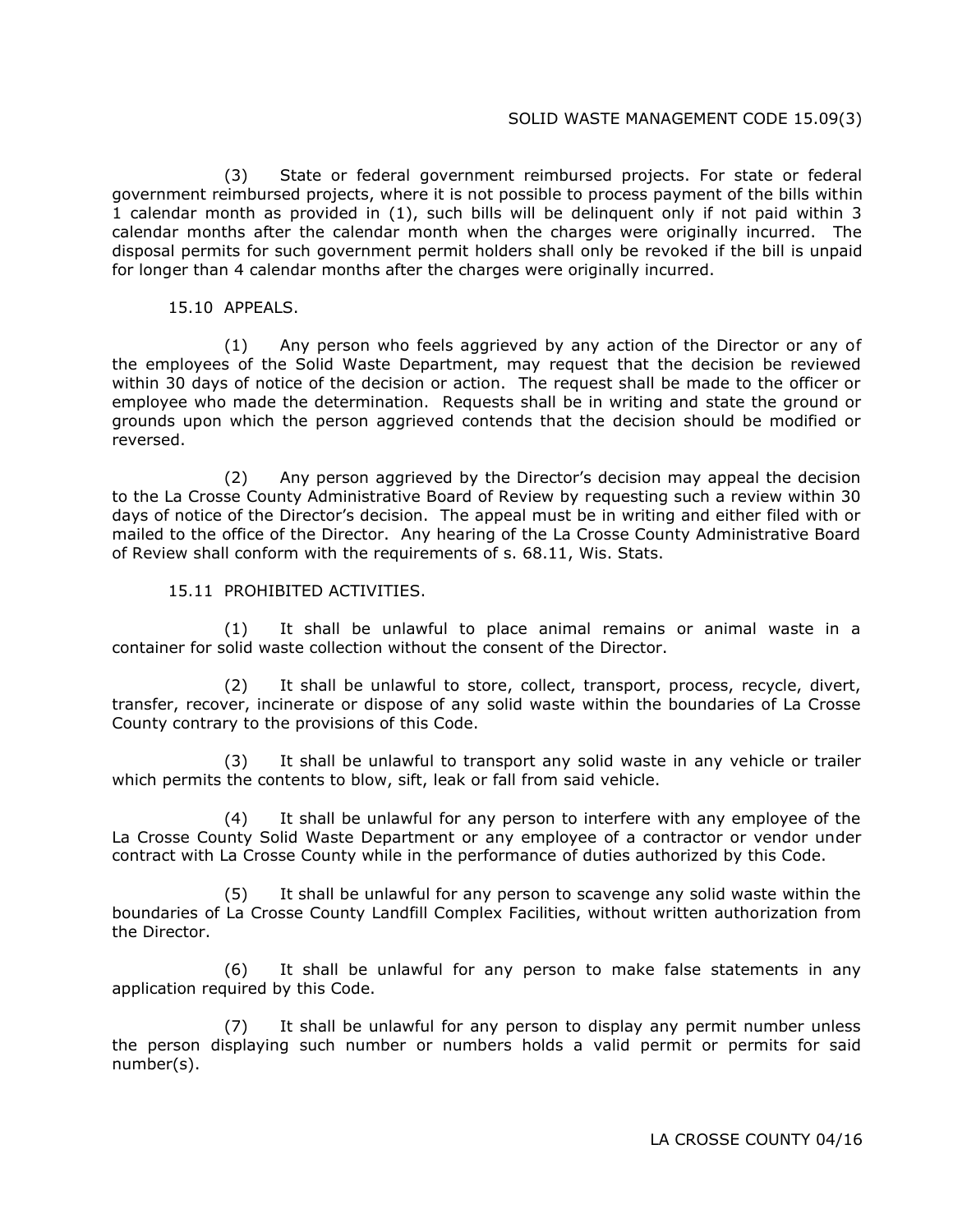(8) No person shall place any hazardous waste or waste prohibited by s. 287.07, Wis. Stats., or any amendments thereto, in any container for collection, transport, processing or disposal unless such use of hazardous waste has been approved by the applicable authorizing authority.

#### 15.12 ENFORCEMENT AND PENALTY.

(1) Except as provided under (2) below, any person who shall violate any provision of this Code or any regulation, or order made hereunder, shall, upon conviction thereof, be subject to a penalty provided by s. 25.04 of this Code.

(2) Any person who shall violate the provisions of s. 15.07 of this Code, or any regulation, rule or order made thereunder, including any required use order issued pursuant to this Code shall, upon conviction thereof, be subject to a penalty, which shall be calculated as follows:

(a) Penalty Based Upon Volume Capacity. Any person who shall violate any provision of s. 15.07 of this Code, including any regulations, rule or other made under said section, including any required use order issued pursuant to this Code, shall be subject to a penalty equal to the tonnage capacity of the truck or container divided by 3, multiplied by the tipping fee per ton then in effect at the facility. If the tonnage capacity is not known, then the cubic yard capacity shall be divided by 3 for conversion to tons. This penalty shall be in addition to the base penalties imposed under s.  $15.12(2)(b)$ , (c) and (d) of this Code.

(b) First Offense Penalty. Any person who shall violate any provision of s. 15.07 of this Code, or any regulation, rule or order made thereunder, including any required use order issued thereunder, shall forfeit not less than \$1000 nor more than \$1500, plus the additional fee imposed by s.  $15.13(2)(a)$  of this Code, together with the cost of prosecution and, in default of payment of such forfeiture and cost, shall be imprisoned in the County jail until such forfeiture and costs are paid, but not exceeding 90 days.

(c) Second Offense Penalty. Any person who shall violate any provision of s. 15.07 of this Code, including any regulation, rule or order issued thereunder, including any required use order made hereunder, who shall previously have been convicted for a violation of the same Code within 1 year shall, upon conviction thereof, forfeit not less than \$2,500 nor more than  $$3,000$  plus the additional fee imposed by s. 15.12(2)(a) of this Code together with costs of prosecution and, in default of payment of such forfeiture and cost, shall be imprisoned in the County jail until such forfeiture and cost of prosecution are paid, but not exceeding 6 months.

(d) Third or Greater Offense Penalty. Any person who shall violate any provision of s. 15.07 of this Code, including any regulation, rule or order issued thereunder, including any required use order issued thereunder, who shall previously have been convicted more than once of a violation of the same Code within 2 years shall, upon conviction thereof, forfeit not less than \$5,000 nor more than \$6,000, together with costs of prosecution and, in default of payment of such forfeiture and cost, shall be imprisoned in the County jail until such forfeiture and the costs of prosecution are paid, but not exceeding 6 months.